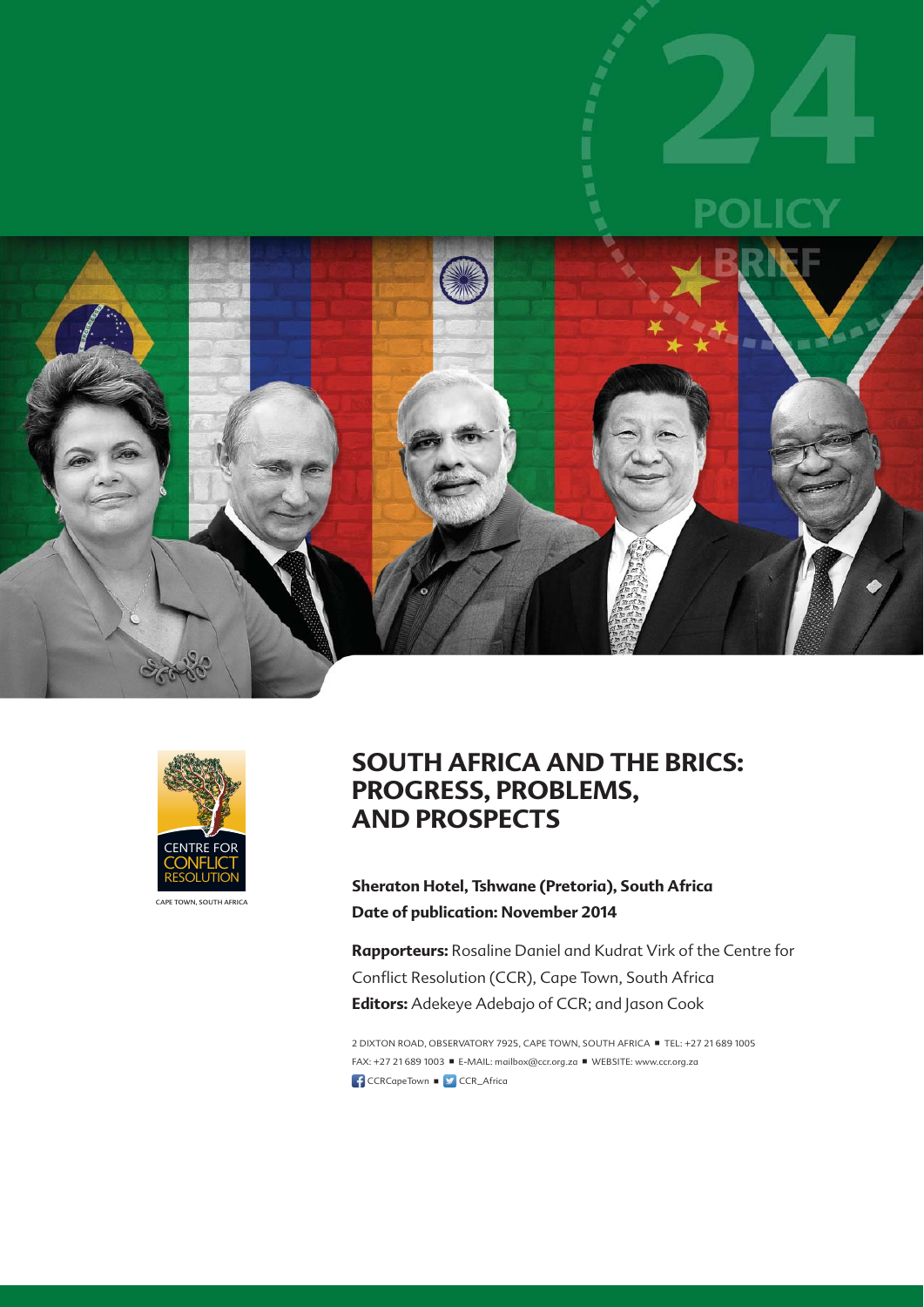

South Africa's accession to the BRICS has helped broaden the bloc's focus from mainly economic cooperation to development cooperation Contract contract contract contract contract contract contract contract contract contract contract contract contract contract contract contract contract contract contract contract contract contract contract contract contra



THE HEADS OF STATE (LEFT TO RIGHT) OF RUSSIA INDIA, BRAZIL, CHINA, AND SOUTH AFRICA AT THE SIXTH BRICS SUMMIT IN FORTALEZA, BRAZIL, HELD FROM 14 TO 16 JULY 2014.

Photo - Roberto Stuckert Filho/PR Image source - Flickr https://www.flickr.com/photos/mrebrasil/14664765842/in/set-72157644685836432

## Introduction

The Centre for Conflict Resolution (CCR), Cape Town, South Africa, hosted a two-day policy advisory group seminar in Tshwane (Pretoria), South Africa, from 30 to 31 August 2014 on "South Africa and the BRICS: Progress, Problems, and Prospects".

The first summit of the four-member BRIC bloc (Brazil, Russia, India, and China) was held in Yekaterinburg, Russia, in June 2009. South Africa's inclusion transformed the grouping from BRIC to BRICS in April 2011, with the five-member bloc holding its sixth summit in the Brazilian cities of Fortaleza and Brasília in July 2014. Convened one month after the Fortaleza/ Brasília summit, CCR's August 2014 seminar reflected critically on the first complete hosting cycle of six BRICS summits (June 2009–July 2014). The Tshwane meeting brought together about 30 key South African, BRICS, and other policymakers, academics, and civil society actors to assess the potential for increasing the impact of the BRICS on global politics, and to develop concrete recommendations in support of South Africa's continuing engagement with the bloc.

#### 1. South Africa, Africa, and the BRICS (Brazil, Russia, India, China, and South Africa)

The BRICS countries played a pivotal role in enabling other developing and emerging economies to weather the impact of the global financial crisis of 2008–2009. Participation in the BRICS grouping offers an opportunity for South Africa to deepen and broaden its bilateral engagement with Brazil, Russia, India, and China. In turn, South Africa's accession has helped broaden the bloc's focus from mainly economic cooperation to development cooperation. Efforts to strengthen intra-BRICS cooperation at the bloc's fifth summit – held in Durban, South Africa, in March 2013 – included the establishment of the BRICS Think Tanks Council (BTTC) and the BRICS Business Council.

With an estimated annual gross domestic product (GDP) of \$370 billion, South Africa is the second largest economy in Africa (after Nigeria) and the continent's most industrialised country. Tshwane has sought to advance a broader African peacebuilding and development agenda within the BRICS. However, the extent to which the BRICS countries' interests in Africa converge with the continent's own interests is still uncertain. South Africa's aspirations to act as an interlocutor between the BRICS and Africa also remains contested on the continent. A key challenge for Tshwane relates to how it can navigate tensions between its "African agenda" (promoting security and development on the continent and ensuring that Africa has a strong global role), its ambitions to play a leadership role on the continent, and its ability to wield influence within the BRICS, of which it is the smallest member, accounting for only about 2 percent of the bloc's economic might.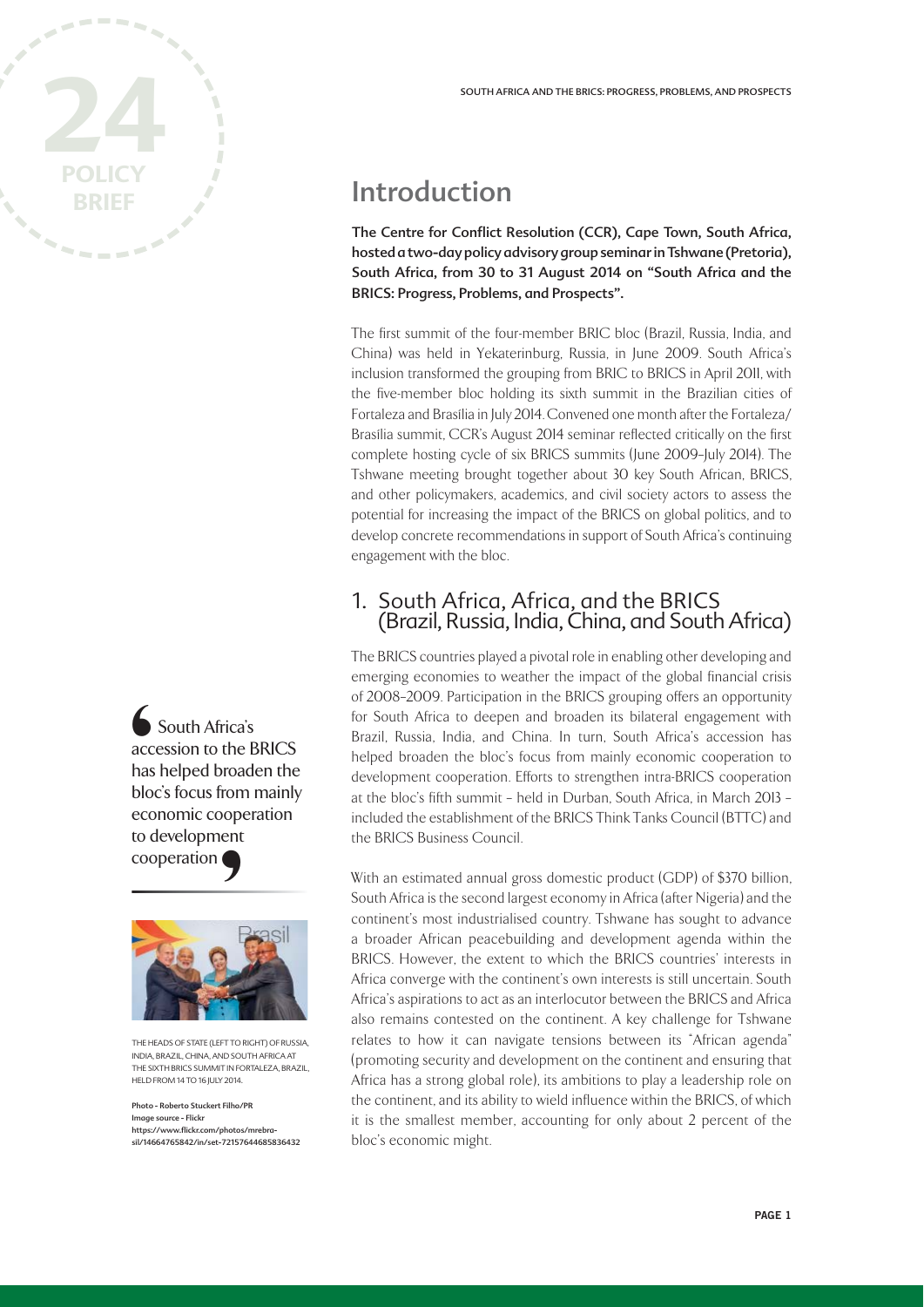

South Africa's pattern of trade with India and China is heavily weighted in favour of primary products from Tshwane and manufactured goods from New Delhi and Beijing '



A CONTAINER SHIP DOCKED AT CAPE TOWN HARBOUR, SOUTH AFRICA, IN SEPTEMBER 2007.

Image source - Flickr http://www.fl ickr.com/photos/87834665@N08/ 8694721599

### 2. South Africa's Bilateral Relations: India and China

Bilateral trade between South Africa and India has grown rapidly since 2004, at an annual rate of 30 percent, and was worth 81 billion Rand in 2013. Meanwhile, China is South Africa's single largest bilateral commercial partner, with total trade worth R270 billion in 2013. In turn, South Africa is China's main trading partner in Africa, accounting for a 31 percent share of Beijing's trade with the continent in 2013. Total Chinese foreign direct investment (FDI) stock in South Africa increased from \$59 million in 2004 to \$5 billion in 2012, making Tshwane the leading recipient of investment flows from China to the African continent.

However, South Africa's pattern of trade with India and China is heavily weighted in favour of primary products from Tshwane and manufactured goods from New Delhi and Beijing. In addition, South Africa has run persistent trade deficits with both India and China. Leveraging Tshwane's inclusion in the BRICS bloc to promote more equitable and mutually beneficial trade with New Delhi and Beijing, while obtaining access to key technologies and skills in support of South Africa's own industrialisation, remains a critical concern for Tshwane.

Furthermore, greater security cooperation between South Africa and India – including through the Indian Ocean Rim Association (IORA) – can help to deepen the strategic partnership between both countries, and is essential to meeting the threats of maritime piracy and terrorism. Peacekeeping is yet another often overlooked area of cooperation between Tshwane and New Delhi, as India is the third largest troop-contributing country to United Nations (UN) peacekeeping missions, with 8,108 Indian personnel deployed to 12 operations world-wide in September 2014.

#### 3. South Africa's Bilateral Relations: Brazil and Russia

 In Latin America, Brazil is South Africa's largest trading partner. However, the volume of bilateral trade between the two countries – R21 billion in 2013 – has remained relatively low. While a number of Brazilian firms (including Brasil Foods, Indústrias Colombo, and Marcopolo) maintain offices in South Africa, these serve mainly as headquarters for their operations in other African countries. South African companies, in turn, have a similarly limited presence in Brazil, although the multinational company, Anglo-American, had investments worth \$16 billion in Brazilian mining in 2013. Nuclear power and defence are emerging areas of cooperation between Tshwane and Brasília.

South Africa's bilateral ties with Russia date back to the Soviet era, with Moscow an early and staunch supporter of the anti-apartheid struggle. However, post-Soviet Russia has lacked a clear Africa strategy. Russian business interests in South Africa are concentrated in mining, oil, gas, and petrochemicals. In addition, Tshwane and Moscow signed a \$50 billion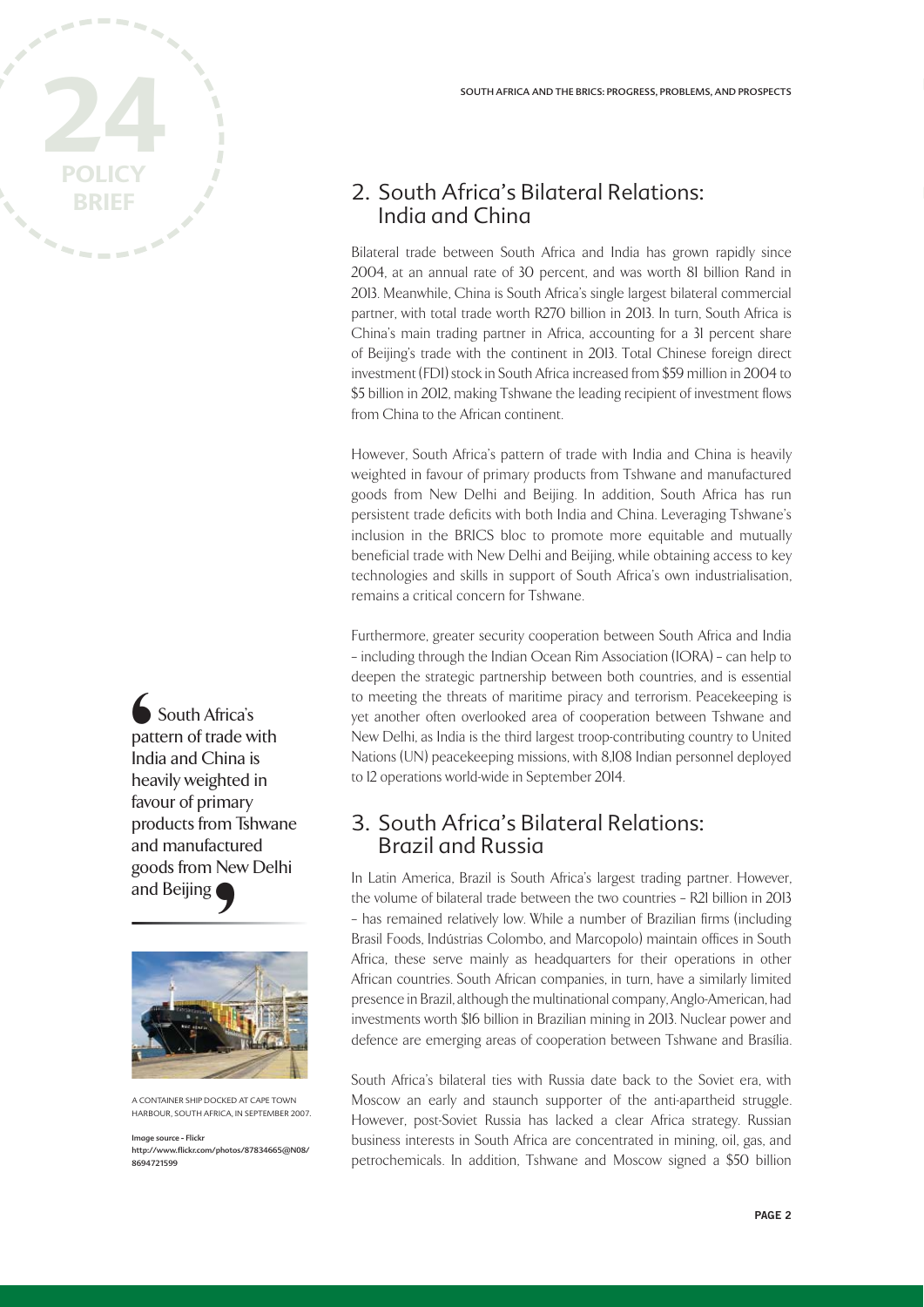

In 2011, the BRICS were unable to craft cohesive foreign policy positions to challenge the dominance of the United Nations Security Council by the United States, France, and **Britain** Some coherence control and the Unit Correct Control and Correct Correct Control and Correct Correct Control and Correct Correct Correct Control and Correct Correct Correct Correct Correct Correct Correct Correct Correct Co



THE UN SECURITY COUNCIL MEETS IN OCTOBER 2011.

Photo - JC McIlwaine/UN Photo Image source - circle of blue http://www.circleofblue.org/waternews/2012/ world/former-government-leaders-call-on-unsecurity-council-to-make-water-a-priority/

nuclear deal in September 2014. However, bilateral trade between South Africa and Russia was a mere R8 billion in 2013.

Notwithstanding their distinct dynamics, South Africa's bilateral ties with both Brazil and Russia are characterised by a mutual lack of information that remains an obstacle to greater political, economic, and cultural cooperation. In addition, Brazilian companies often find it easier to conduct business in lusophone African countries, such as Angola and Mozambique, than in South Africa.

#### 4. The BRICS Finance and Trade Agenda

Two key outcomes were achieved at the sixth BRICS summit in Fortaleza/ Brasília in July 2014, signalling the bloc's intention to consolidate its finance and trade agenda. These were: an agreement to establish the BRICS' New Development Bank (NDB); and a treaty to create the BRICS Contingency Reserve Arrangement (CRA). The Shanghai-based New Development Bank – with an initial subscribed capital of \$50 billion – could potentially provide an alternative to the World Bank for the funding of critical infrastructure projects. However, the infrastructure gap in developing and emerging countries is estimated to be about \$1 trillion annually. The new bank will also need to ensure that it effectively manages different financing windows to meet clearly defined objectives, while addressing widely varying infrastructure needs equitably within the BRICS bloc. It is still far from certain that the New Development Bank will come into existence and become operational by 2016 as planned.

Modelled on Southeast Asia's Chiang Mai Initiative, the \$100 billion BRICS Contingency Reserve Arrangement is intended to strengthen the bloc's capacity to withstand actual and potential short-term balance of payments pressures during global and regional financial crises. The individual commitments of the BRICS countries to the CRA vary by economic capacity, with China making the largest contribution of \$41 billion. Brazil, Russia, and India have committed to providing \$18 billion each, while South Africa has pledged \$5 billion. Yet, the BRICS countries collectively have an estimated \$5.2 trillion in foreign currency reserves, which indicates modesty in the CRA's size and ambition.

#### 5. Peace and Security: The BRICS and the Responsibility to Protect (R2P)

In 2011, South Africa, India, and Brazil all served on the UN Security Council, joining the two veto-wielding BRICS permanent members, Russia and China. However, during this year, the BRICS were unable to craft cohesive foreign policy positions to challenge the dominance of the Council by the United States (US), France, and Britain. For example, South Africa voted for Security Council Resolution 1973 in 2011, authorising Anglo-French-led intervention in Libya, while Brazil, Russia, India, and China all abstained.

South Africa has also been supportive of the concept of "responsibility to protect", which is enshrined in the African Union's (AU) Constitutive Act of 2000. China and India have been more reluctant to accept deviations from the principle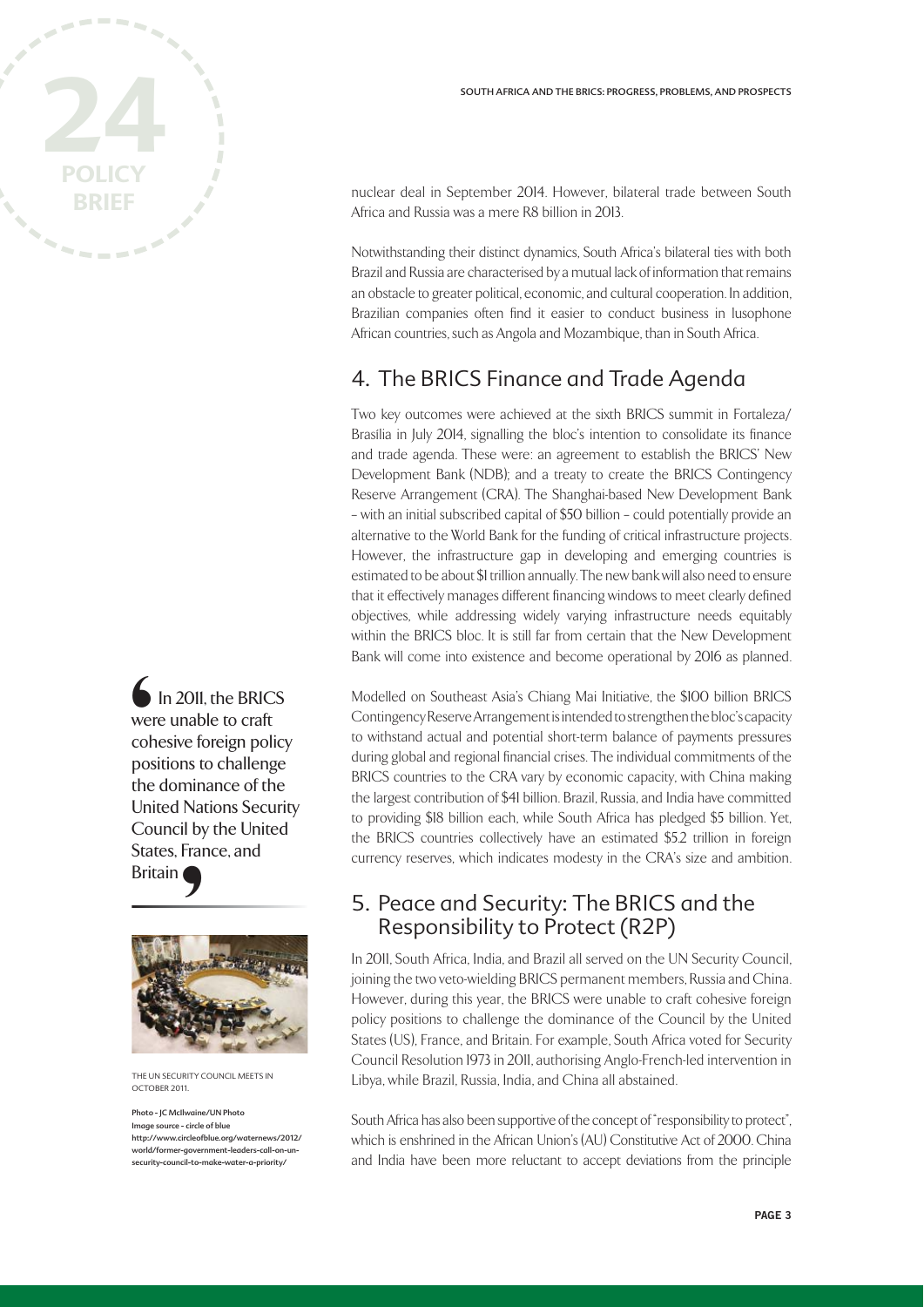A powerful desire to reform Westerndominated institutions of global governance and to create a more democratic and equitable world order lies at the heart of the collective endeavours of the BRICS countries Corefc dor of g<br>
and der equ



SHANGHAI IS SET TO HOST THE BRICS NEW DEVELOPMENT BANK WITH AN INITIAL SUBSCRIBED CAPITAL OF \$50 MILLION.

Image source - Picttop http://picttop.com/wp-content/uploads/ 2014/05/Shanghai-Sunset.jpg

of non-intervention, in particular R2P's embrace of military intervention in situations in which governments fail to protect populations at risk. Russia has offered rhetorical support for R2P, invoking the principle whenever its vital interests are at stake, as in Georgia in 2008 and Crimea in 2014. Meanwhile, Brazil has proposed a new concept – "responsibility while protecting" (RwP) – that stresses the accountability of interveners to the UN Security Council and the need to monitor how Council resolutions are implemented.

#### 6. The BRICS and the Reform of Institutions of Global Governance

A powerful desire to reform Western-dominated institutions of global governance such as the World Bank, the International Monetary Fund (IMF), and the World Trade Organisation (WTO) and to create a more democratic and equitable world order lies at the heart of the collective endeavours of the BRICS countries. However, the five emerging powers of the BRICS bloc do not necessarily agree on how the architecture of global governance should be reshaped, which has led to a still unresolved debate about whether they are status quo powers, or revisionist actors with a transformative vision for an alternative world order. The bloc was unable to unite behind a common candidate to fill the top posts at the IMF and the World Bank in 2011 and 2012 respectively. The BRICS countries have also seemed divided on developing solutions to global challenges, in particular international financial instability and climate change.

There has further been no real progress made towards the reform of the UN Security Council. China and Russia's permanent membership and veto power on the Council distances Beijing and Moscow from Tshwane, New Delhi, and Brasília. Furthermore, South Africa, unlike India and Brazil, is also constrained by the AU's 2005 Ezulwini Consensus in favour of two additional African permanent members with veto power. In addition, placing the BRICS in the vanguard could potentially complicate reform efforts, given questions about the extent to which India, Brazil, and South Africa can claim to have overwhelming support for their Security Council candidacies within their own regions.

#### 7. BRICS and IBSA (India, Brazil, and South Africa)

Notwithstanding its regular summitry, the BRICS bloc is still a relatively new grouping with an expanding, but still evolving, agenda for cooperation. Doubts persist about the bloc's ability to coalesce into an agenda-setting actor with a harmonised approach to addressing global challenges. At the same time, the lack of cohesion among the BRICS countries makes it difficult to categorise them as being "for" or "against" the existing Western-dominated world order.

The IBSA Dialogue Forum – created in June 2003 – could provide an alternative focus for India, Brazil, and South Africa. The forum's projects include the IBSA Facility for Poverty and Hunger Alleviation, to which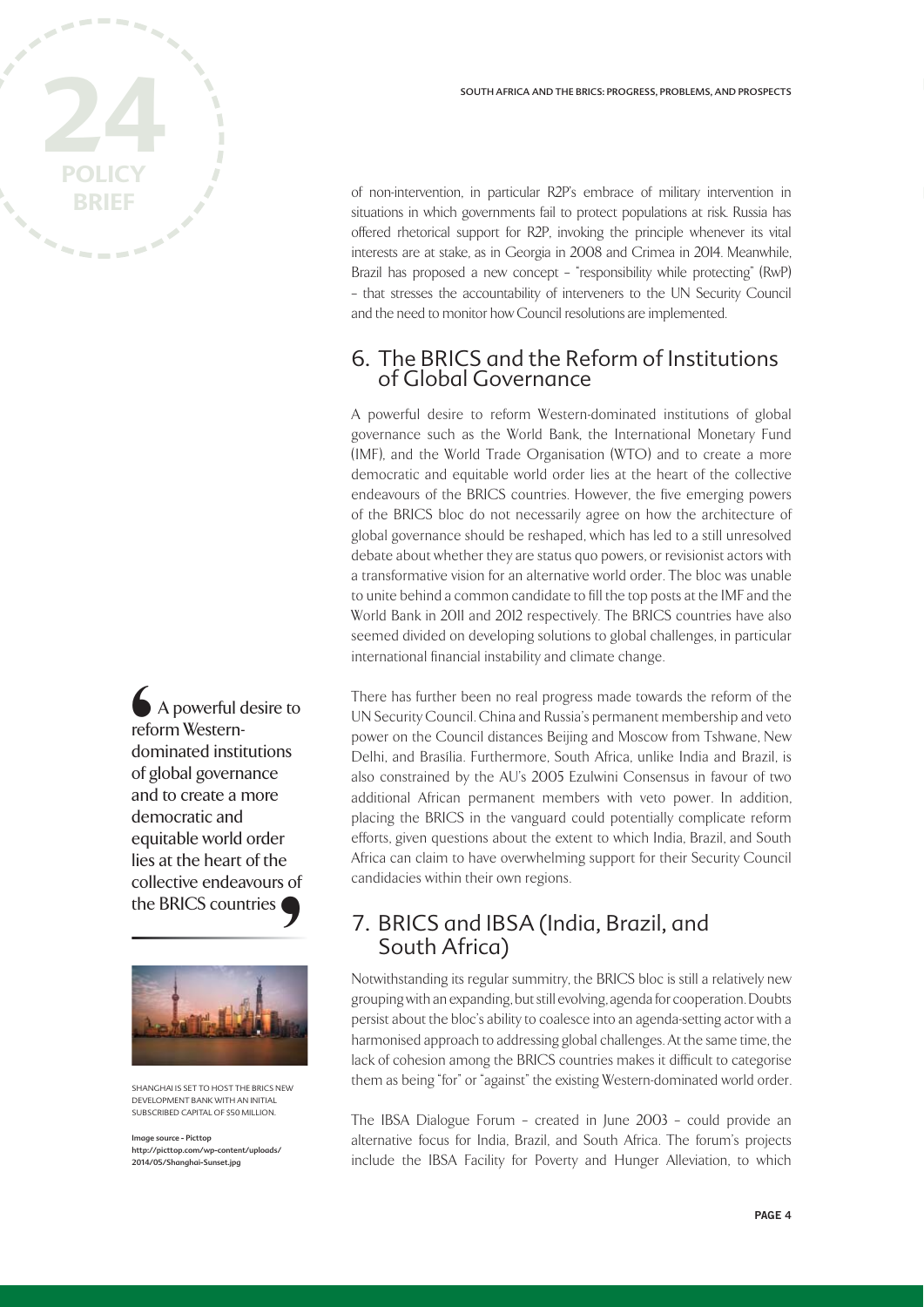

The creation of a BRICS Business Travel Card should be considered to facilitate entry and exit for business travellers within the bloc's five economies **6**<br>BRI Carcon<br>
ent<br>
bus<br>
with



AIR TRAFFIC AT O.R. TAMBO INTERNATIONAL AIRPORT IN JOHANNESBURG, SOUTH AFRICA.

Photo - AFP Photo/Gianluigi Guercia Image source - Destiny Man.com http://www.destinyman.com/2013/07/16/ news-round-up-16-july-2013/fbl-wc2010-safrica-airport-o-r-tambo-features/

\$3 million is pledged annually. The fund was established in 2004 for the implementation of replicable and scalable projects with the broad aim of poverty reduction and capacity-building.

The evolution of the BRICS agenda beyond trade and investment has raised questions about IBSA's ability to retain a unique niche on the global stage. If managed well, both BRICS and IBSA could potentially play a critical and complementary role in advancing the interests of the "global South".

# Policy Recommendations

#### The following 10 policy recommendations emerged from the August 2014 Tshwane policy advisory group seminar:

- 1. The creation of a BRICS Business Travel Card should be considered to facilitate entry and exit for business travellers within the bloc's five economies, following the example of the Asia-Pacific Economic Cooperation (APEC) region. New Delhi, Tshwane, and Brasília must also prioritise the finalisation, ratification, and implementation of an envisaged trilateral trade area among India, the South Africa-led Southern African Customs Union (SACU), and the Brazil-led Common Southern Market (MERCOSUR).
- 2. The BRICS should consider expanding and opening up the bloc's engagement with non-governmental organisations (NGOs), which has so far been the preserve of a few select bodies in the BRICS Think Tanks Council and the BRICS Academic Forum. Civil society can be a source of creative solutions to global challenges that could help the five emerging powers move beyond a narrowly defined trade and finance agenda, and influence Western-dominated debates on development, climate change, and human rights.
- 3. South Africa, as vice-chair of the Indian Ocean Rim Association in 2015– 2017 (assuming the chair in 2017–2019), must build on the momentum generated under India's leadership of the association (2011–2013) to expand and enhance cooperation in IORA's priority areas. Security cooperation between Tshwane and New Delhi can also be strengthened through an increase in high-level exchanges between the South African and Indian armed forces, while more South African and African troops should participate in courses offered by the New Delhi–based Centre for United Nations Peacekeeping (CUNPK).
- 4. It is vital that South Africa and Brazil identify areas of trade complementarity in order to reduce their bilateral trade deficit. Brazil, with its highly developed agribusiness sector, can also help South Africa increase value-added exports in its trade profile through collaborative ventures, technology transfers, and knowledge-sharing, particularly in the citrus industry.